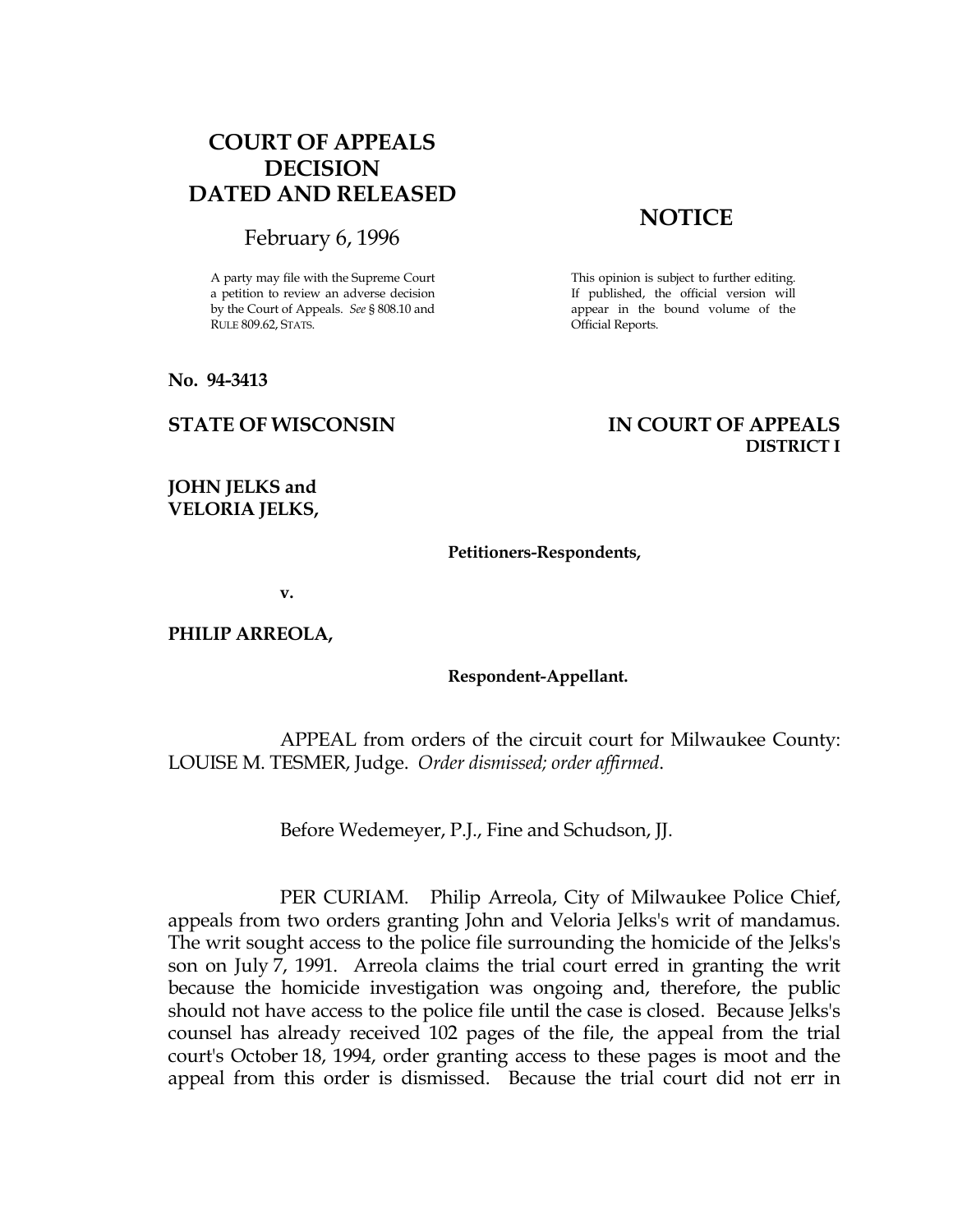granting access to the remaining 50 pages in the police file, by order dated November 11, 1994, we affirm that order.

## I. BACKGROUND

 On July 7, 1991, the Jelks's son, Byron, was a passenger in an automobile which was insured by American Family Insurance Company. Byron was shot in the leg by an unknown person and died as a result of the gunshot. As of the date of this appeal, no one has been charged for Byron's death.

 The Jelkses retained attorney Thomas M. Croke to investigate the possibility of a civil suit against the driver of the car and American Family for the death of their son. Croke made an open records request on December 1, 1992, seeking access to the police file relating to Byron's death. The request was denied on the basis that this homicide investigation was still ongoing and, therefore, the file could not be released to the public. On January 27, 1993, the Jelkses, by their attorney, filed a petition for a writ of mandamus in Milwaukee County Circuit Court. The writ sought access to the police file surrounding Byron's death, and/or requested that the court perform an in camera inspection of the records to determine whether

they could be released. The trial court held numerous hearings on the matter, but repeatedly postponed its ruling. During this time, the Jelks's attorney discovered that American Family had somehow obtained 102 pages of the police file. Upon request, American Family provided a copy of these 102 pages to attorney Croke.

 On October 18, 1994, the trial court issued a decision on the writ. It conducted an in camera inspection of the entire file, and granted the writ with respect to the 102 pages that had already been disclosed. The trial court issued a second order on November 11, 1994, which provided that the remaining 50 documents could be examined by attorney Croke because the investigation was no longer an ongoing one. This order was stayed pending appeal. Arreola now appeals.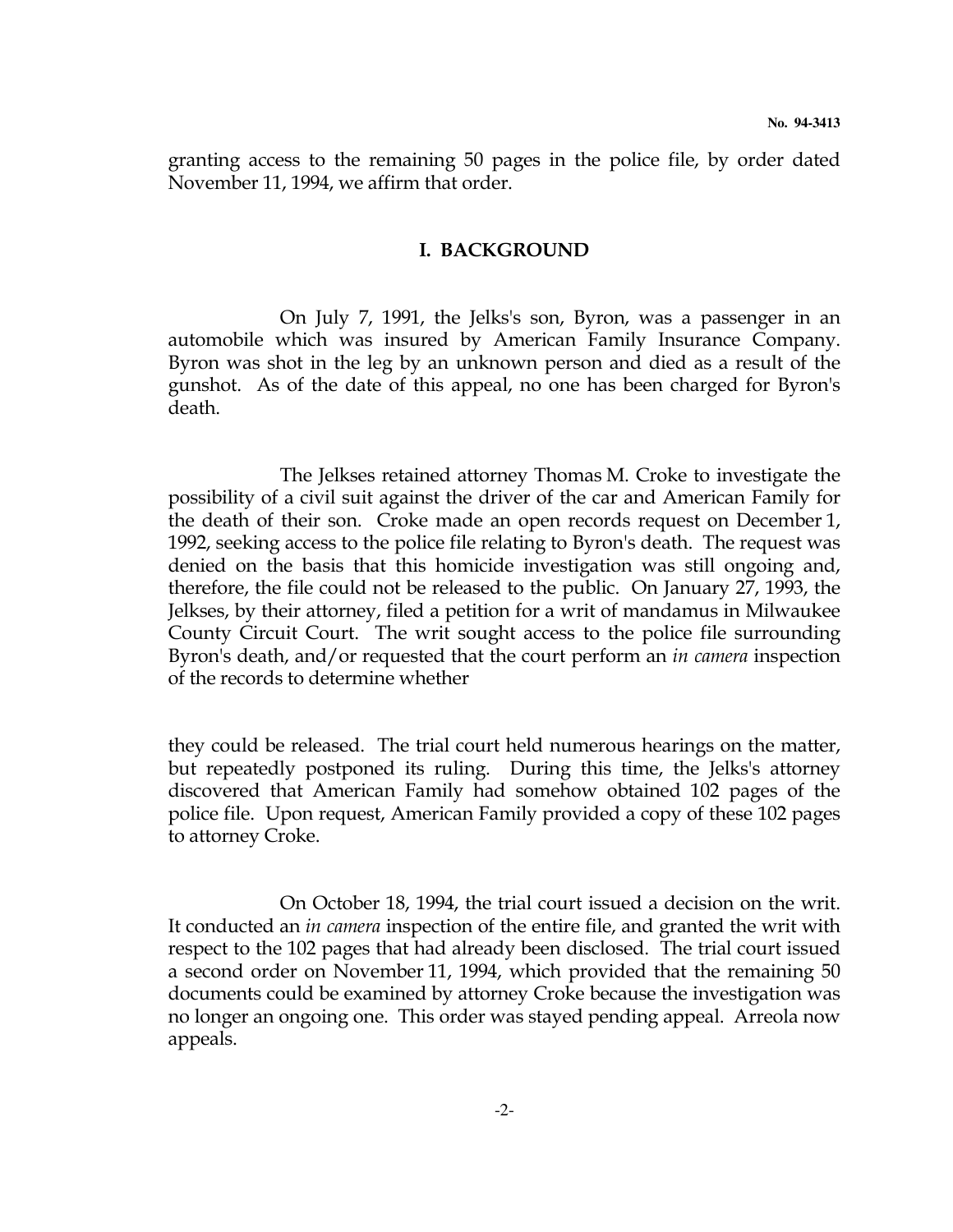#### II. DISCUSSION

A. October 18, 1994, order.

 Arreola's appeal from the October 18, 1994, order is moot. The October 18, 1994, order grants the writ of mandamus with respect to the 102 pages of the police file that was in some manner released to American Family. The trial court specifically found that because the records had been released, Arreola waived his privilege to deny access to those records. This finding is not clearly erroneous. See Noll v. Dimiceli's, Inc, 115 Wis.2d 641, 643, 340 N.W.2d 575, 577 (Ct. App. 1983).

 Because these 102 pages have already been released, Arreola's appeal with respect to these pages is moot, and we therefore dismiss it. See Zieman v. Village of North Hudson, 102 Wis.2d 705, 712, 307 N.W.2d 236, 240 (1981); Racine Educ. Ass'n v. Racine Bd. of Educ., 129 Wis.2d 319, 322-25, 385 N.W.2d 510, 511-12 (Ct. App. 1986).

B. November 11, 1994, order.

 Arreola also appeals from the November 11, 1994, order. This order indicates that the trial court conducted an in camera review of the remaining 50 pages of the police file and determined from this review that the "criminal investigation [into Byron's death] is not an active investigation" and that Arreola "has failed to meet his burden with regard to supporting his denial of access to the subject criminal investigation file." Accordingly, the trial court ordered the police to provide attorney Croke the opportunity to examine the remaining 50 pages of the police file.

 Arreola makes essentially three arguments with regard to this order: (1) the trial court erred in granting attorney Croke access to the remaining documents; (2) the trial court should have decided the writ when it was first filed instead of continually adjourning it; and (3) the trial court should have dismissed the writ as moot. We reject all three arguments.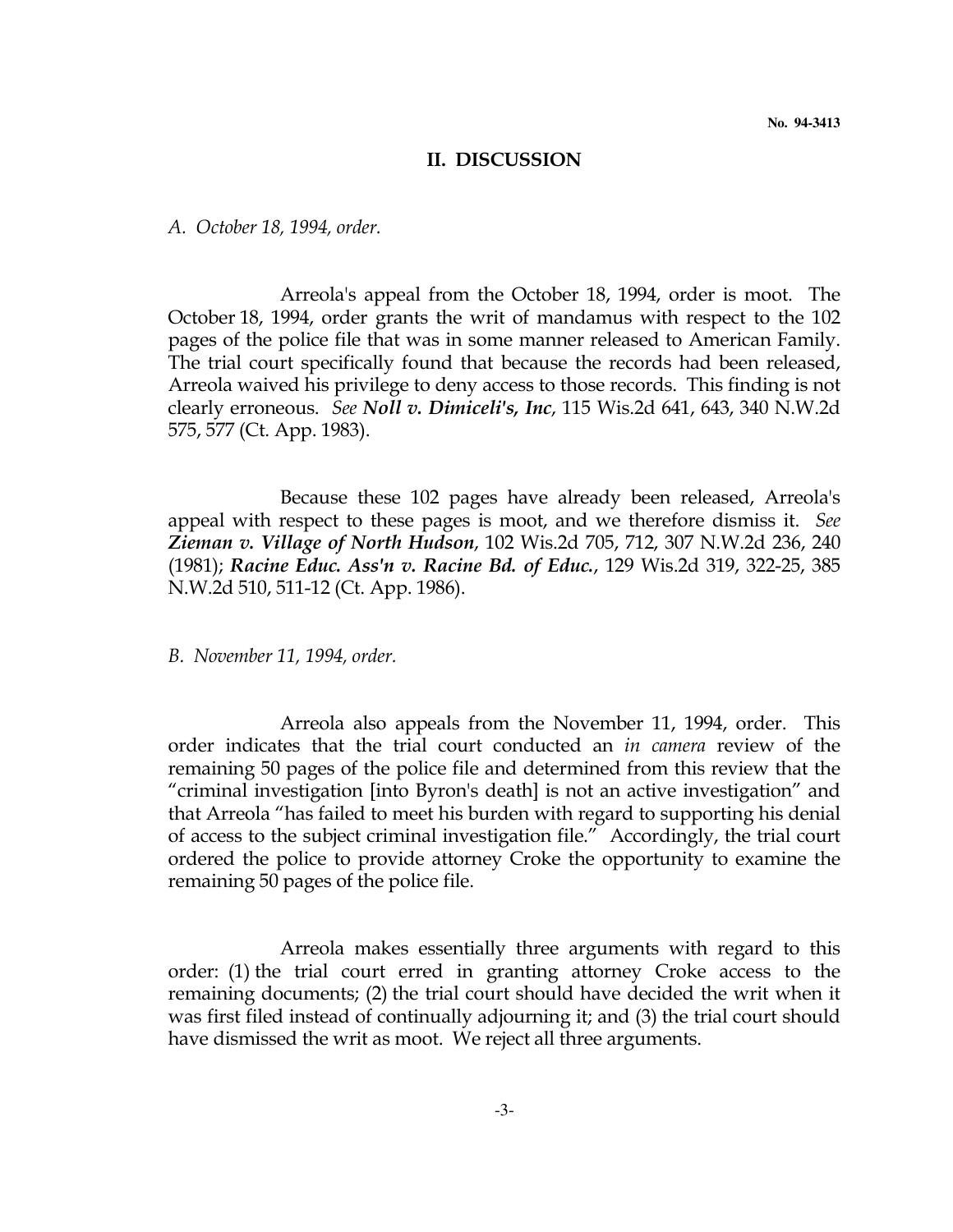We review whether the trial court erred in granting the writ of mandamus under the erroneous exercise of discretion standard. Appleton Post-Crescent v. Janssen, 149 Wis.2d 294, 302-03, 441 N.W.2d 255, 258 (Ct. App. 1989). Accordingly, we will not reverse the trial court's order if it "examined the relevant facts, applied a proper standard of law, and using a demonstrated rational process, reached a conclusion that a reasonable judge could reach." Id. In the instant case, the trial court reviewed the relevant documents and heard repeated argument regarding the facts particular to this case. After having done so, the trial court concluded that the homicide investigation into Byron's death was no longer an active, i.e., ongoing one. We cannot say that this finding is clearly erroneous. The homicide occurred over three years prior to the trial court's ruling. Further, testimony in the record documents that there has been very little activity with respect to this file for some time. Our independent review of the police file confirms this testimony.

 In addition, the trial court balanced the interests of the police in keeping the remaining 50 pages of the file confidential versus the interests of the public to have access to the public records. In doing so, the trial court reached a very rational conclusion: attorney Croke will be able to examine these 50 pages under a strict secrecy order. Based on the foregoing, we conclude that the trial court did not erroneously exercise its discretion and we affirm the November 11, 1994, order.

 Regarding Arreola's claim that the order should be reversed because of the repeated adjournments, Arreola offers no legal authority to support his proposition that a trial court cannot adjourn a decision on a writ of mandamus. Accordingly, we reject his proposition. See State v. Pettit, 171 Wis.2d 627, 646-47, 492 N.W.2d 633, 642 (Ct. App. 1992).

 We also reject Arreola's argument that the mandamus action is moot. Essentially, Arreola argues that since attorney Croke obtained the "heart of the homicide investigation, namely the 102 pages" the mandamus action is moot. We cannot agree. Attorney Croke requested the entire file. There are still some 50 odd pages that he has not seen. This comprises one-third of the file. Such obvious practical effect can hardly be defined as moot. DeLaMatter v. DeLaMatter, 151 Wis.2d 576, 591, 445 N.W.2d 676, 683 (Ct. App. 1989) ("A matter is moot [only] if a determination is sought which cannot have a practical effect on an existing controversy.").